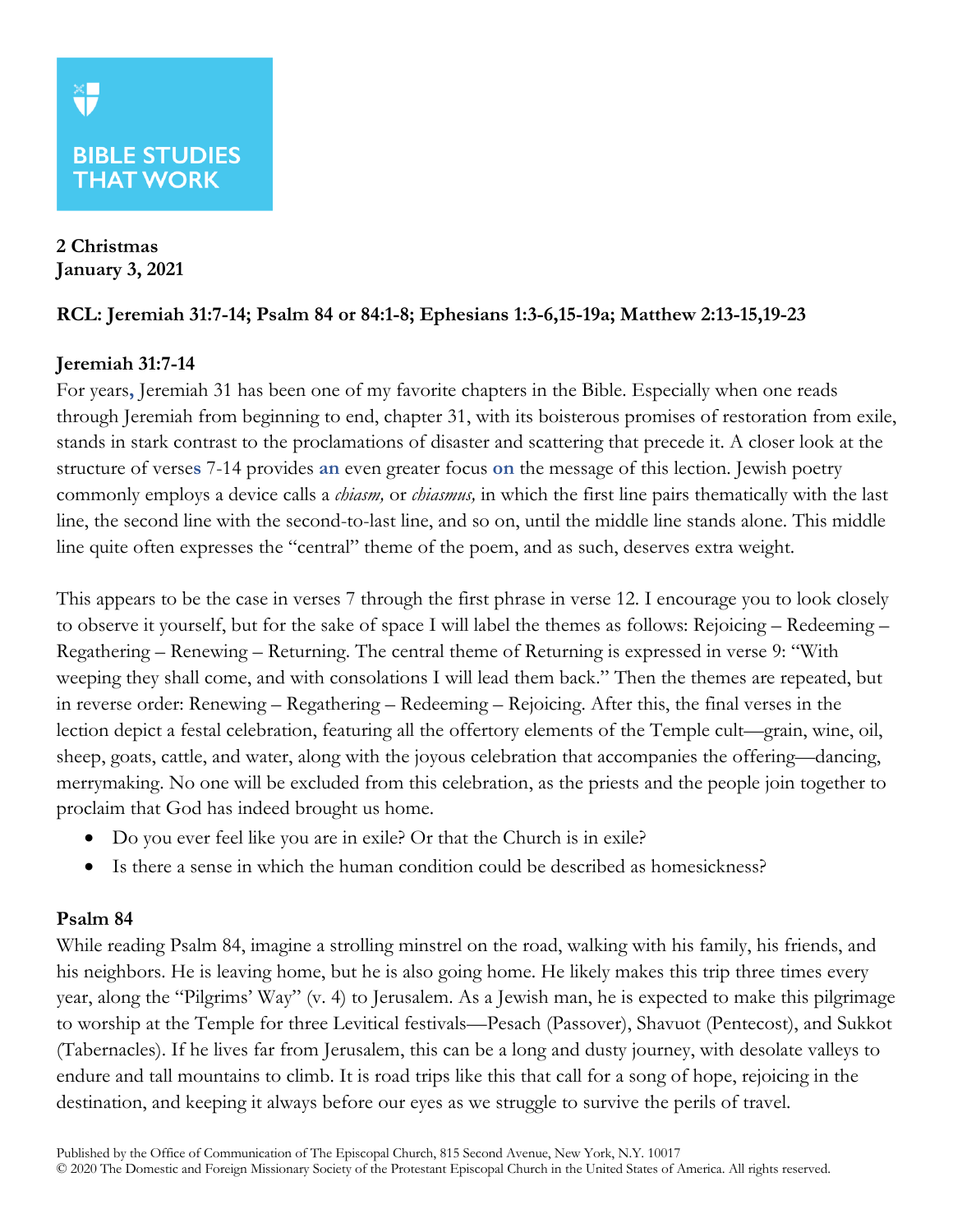Naturally, the pilgrim's trust is in the LORD of hosts (v. 12), and so he looks to the LORD for hope and strength. He fixes his mind on the *house,* the *dwelling,* and the *courts* of the LORD (v. 1, 3), all references to the Temple. He looks forward to that final ascent, climbing from height to height to the crest of Mt. Zion, where the God of gods will be revealed. (v. 6)

The journey may last for days, and so the pilgrim camps along the road at night, where the dangers of exposure, robbery, and wild animals are ever-present. When morning comes, he thanks God for the sun which brings an end to the night. But then, after a few hours, the day gets hot, and he thanks God for the "shield" (perhaps a cloud, or even a shade tree) which brings relief from the sun. God is both, because God's glory is the light that chases away the dark, and God's grace is the shade which invites us into divine love. (v. 10)

- Have you ever felt like you were simultaneously leaving home and going home?
- When going through a challenging time, is it better to live in the moment? Or focus on the destination?

# **Ephesians 1:3-6, 15-19a**

Let's begin by pulling one line out of the middle: "He destined us for *adoption as his children* through Jesus Christ, according to the good pleasure of his will, to the praise of his *glorious grace* that he freely bestowed on us in the Beloved." Then pull two phrases out of that line: "adoption as his children" and "glorious grace".

Before going further, let's recognize that both of these themes—adoption and glorious grace—are vested in our Messiah. "Through Jesus Christ," and, "in the Beloved," Paul writes after each one, respectively. Things are happening here which Jeremiah 31 and Psalm 84 foreshadowed, but that no one could envision perfectly or accomplish fully, apart from Christ.

As for adoption, this theme alone is worthy of taking a comb to the Scriptures, because it appears everywhere. Most notably, for the purpose at hand, is Paul's discourse on the "spirit of adoption" in Romans 8, on the "grafted branches" in Romans 11, and Jesus' conversation with Nicodemus in John 3:3 about begin "born again." Why is it important to remember that we are adopted into the family, or grafted into the tree? Although God has made us children in every sense, we can never forget what lengths God went to in order to bring it about. We were not born into the family like biological children; instead, God moved heaven and earth to welcome us in.

Once inside, we are invited to experience God's "glorious grace." Could it be that Paul was meditating on God's "grace and glory" in Psalm 84:10, and chose to mash them together, "in the Beloved"? No longer two themes, but one. God's *glory* is bright and dangerous. It's not far away like the sun; it's right in our faces. We can't live up to it, so we invariably end up estranged from God. But God's *grace* is what grafts us into the olive tree. God's *grace* adopts us as children. God's *glorious grace* brings us home.

• Are there days when you need to be reminded that you are a grafted branch? Are there other days when you need to be reminded that you really do belong on the tree?